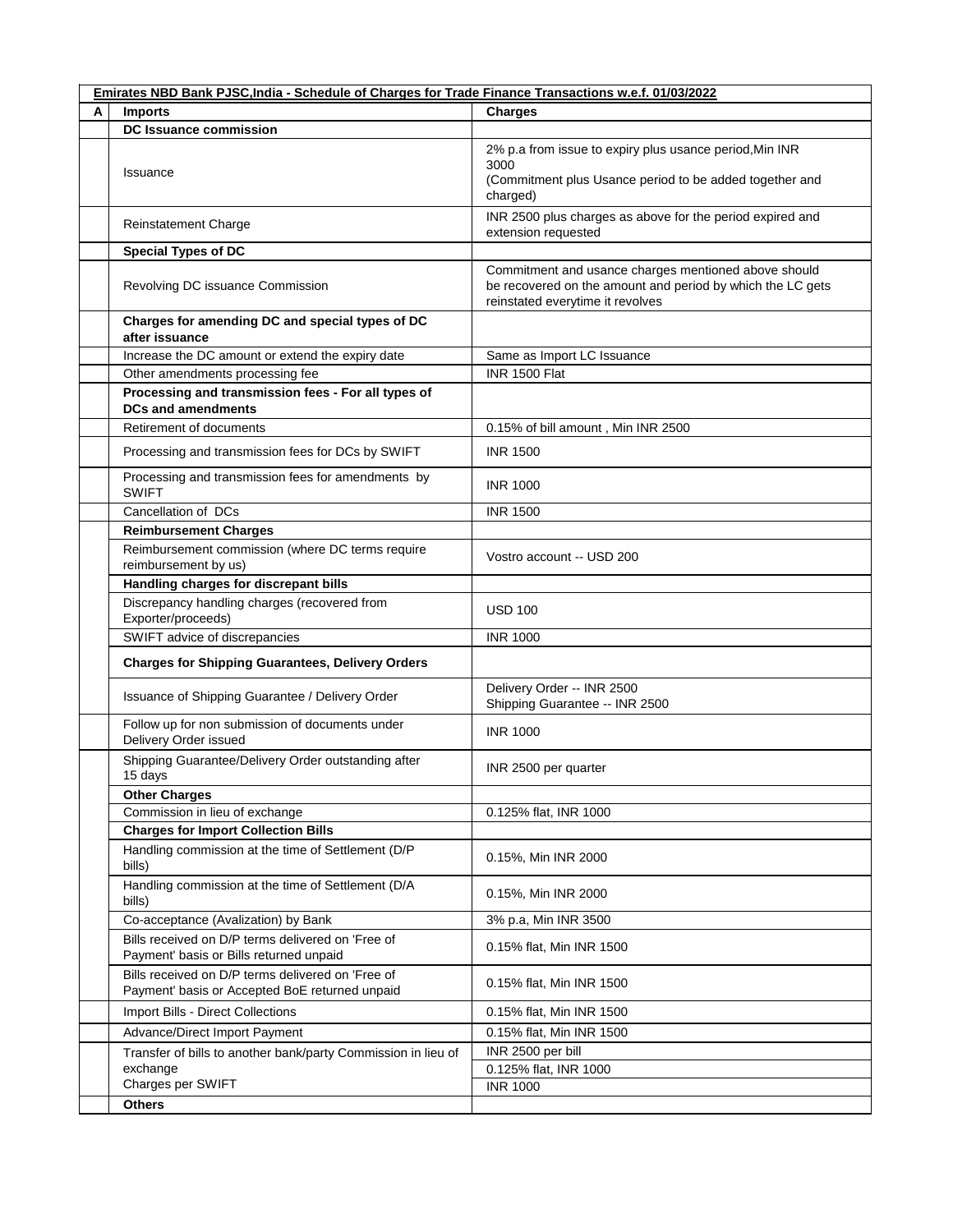|   | Follow up charges for non submission of Bill of Entry                            |                                                     |
|---|----------------------------------------------------------------------------------|-----------------------------------------------------|
|   | details (per reminder)                                                           | <b>INR 250</b>                                      |
|   | Bills Returned Unpaid (Overdue > 90 days)                                        | INR 2500 per bill                                   |
|   |                                                                                  |                                                     |
|   | D & B/Credit report procurement (actuals plus out of<br>pocket expenses)         | Actuals                                             |
|   | Discrepancy fee per bill - Import bill                                           | <b>USD100</b>                                       |
|   | <b>Trade Credits</b>                                                             |                                                     |
|   | Processing charge for issuing bank guarantee for<br>availing Trade Credit        | <b>INR 2500</b>                                     |
|   | Handling charges for Roll Over requests                                          | <b>INR 1500</b>                                     |
|   | <b>SWIFT</b>                                                                     | <b>INR 1000</b>                                     |
|   | Offer letter arrangement charges                                                 | USD100 equivalent                                   |
| в | <b>Exports</b>                                                                   |                                                     |
|   | <b>DC Advising</b>                                                               |                                                     |
|   | DC Advising commission for customers                                             | <b>INR 1500</b>                                     |
|   | DC amendment advising commission                                                 | <b>INR 1000</b>                                     |
|   | Advising DC to non Emirates NBD customers                                        | INR 2500+Courier charges                            |
|   | Advising DC amendments to non Emirates NBD<br>customers                          | INR 1500+Courier charges                            |
|   | Request for cancellation of LCs                                                  | <b>INR 1500</b>                                     |
|   | <b>Confirmation of export DCs</b>                                                |                                                     |
|   | DC confirmation commission                                                       | 2% calculated on the expiry date plus usance period |
|   | <b>Assignment of export DC proceeds</b>                                          | <b>INR 5000</b>                                     |
|   | <b>Charges for transferring DCs</b>                                              |                                                     |
|   | Transfer of DC                                                                   | <b>INR 2500</b>                                     |
|   | <b>Export bill under DC</b>                                                      |                                                     |
|   | Export bill handling charge                                                      | 0.0625%, Min INR 1500                               |
|   | <b>Export bills for collection</b>                                               |                                                     |
|   | Handling commission                                                              | 0.0625%, Min INR 1500                               |
|   | <b>Other Charges</b>                                                             |                                                     |
|   | Courier fee (for sending documents to<br>issuing/collecting bank)                | <b>INR 2500</b>                                     |
|   | SWIFT messages                                                                   | SWIFT INR 1000, SFMS INR 500                        |
|   | Commission in lieu of exchange                                                   | 0.125% flat, Min INR 1000                           |
|   | <b>Charges for financing exports</b>                                             |                                                     |
|   | Commission for Discounting/Purchase of bills<br>denominated in FCY/LCY           | 0.15%, Min INR 1500                                 |
|   | <b>Reimbursement Charges</b>                                                     |                                                     |
|   | Where Emirates NBD is the Reimbursing Bank                                       | <b>USD200</b>                                       |
|   | <b>Others</b>                                                                    |                                                     |
|   | Handling GR of bills directly dispatched by drawers                              | <b>INR 2000</b>                                     |
|   | SOFTEX Realization / Handling charges                                            | <b>INR 2000</b>                                     |
|   | <b>Bank Realization Certificate Charges</b>                                      | <b>INR 250</b>                                      |
|   | Extension of time for realisation of export proceeds                             | <b>INR 1500</b>                                     |
|   | Write off / Reduction in invoice value of export bills                           | <b>INR 1500</b>                                     |
|   | Follow up for submission of Order Copy for Packing<br>credit                     | <b>INR 500</b>                                      |
|   | Follow up charges for o/s export bills (overdue, follow<br>up with foreign bank) | <b>INR 500</b>                                      |
|   | Request to change Buyer / Consignee                                              | <b>INR 1500</b>                                     |
|   | Export Advance follow up                                                         | INR 750 per quarter                                 |
|   | Issuance of GR waiver Certificate (approved by us)                               | <b>INR 2500</b>                                     |
| C | <b>Guarantees (BG)</b>                                                           |                                                     |
|   | <b>Guarantee / SBLC Issuance Commissions</b>                                     |                                                     |
|   | Financial Guarantee issuance                                                     | 2 % p.a. (Min. One Quarter), Min INR 1500           |
|   | Non Financial Guarantee Issuance                                                 | 1.5 % p.a. (Min. One Quarter), Min INR 1500         |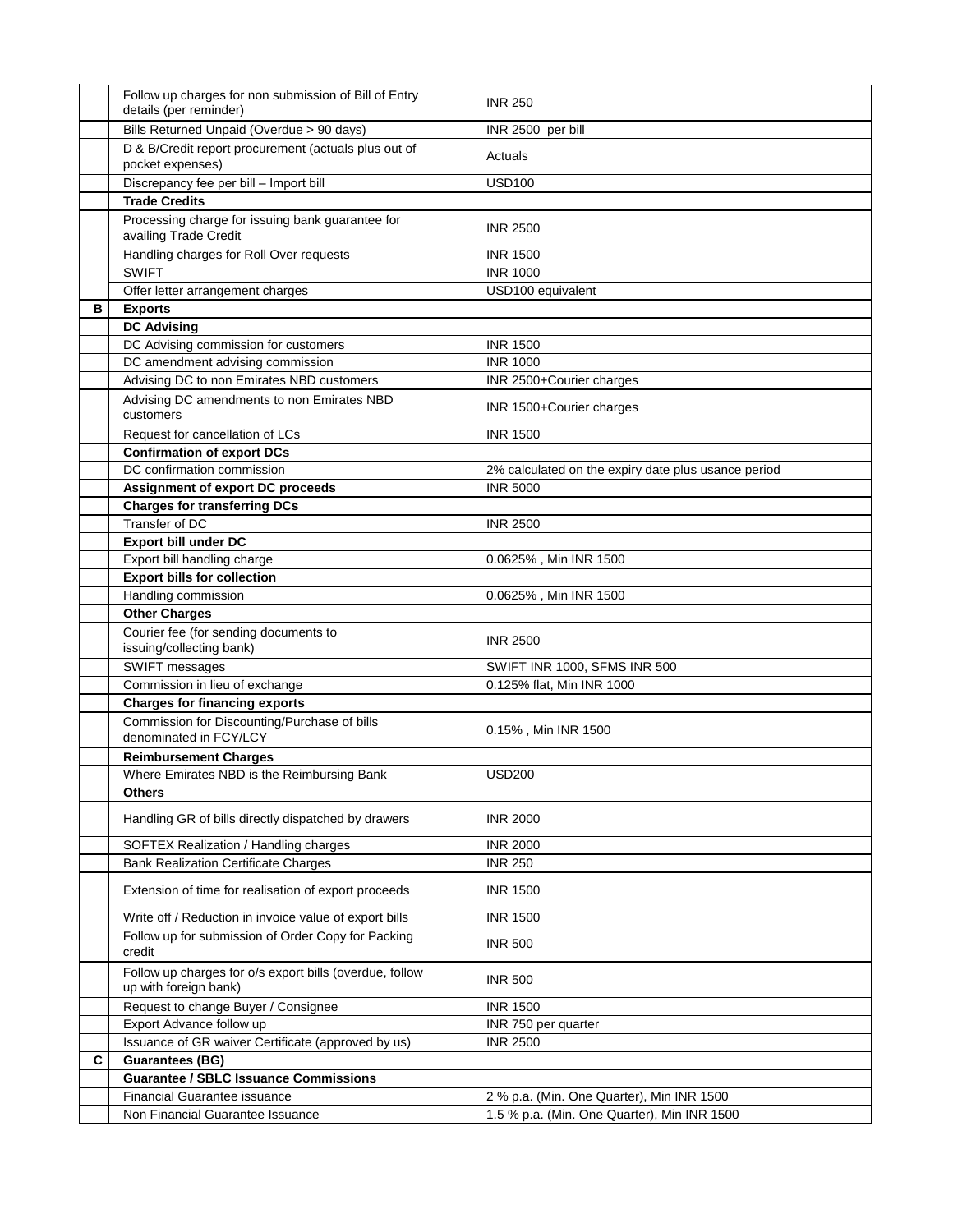|    | Guarantee issuance at the request of other Banks                                                            | 3% Financial, Min INR 1500<br>2.5% Non Financial, Min INR 1500                                                                                    |
|----|-------------------------------------------------------------------------------------------------------------|---------------------------------------------------------------------------------------------------------------------------------------------------|
|    | Guarantee/SBLC amendments and other<br>expenses                                                             |                                                                                                                                                   |
|    | Extensions/Enhancements in amount of the<br>Guarantee/SBLC                                                  | Same as LC/Guarantee Issuance                                                                                                                     |
|    | <b>General Amendments</b>                                                                                   | INR 1500 Flat                                                                                                                                     |
|    | Reinstatement of Expired Guarantees                                                                         | INR 2500 plus Extension charges                                                                                                                   |
|    | Reduction in Guarantee value                                                                                | <b>INR 2500</b>                                                                                                                                   |
|    | Settlement of Guarantee Claims                                                                              | <b>INR 2500</b>                                                                                                                                   |
|    | <b>Cancellation of Guarantees</b>                                                                           | <b>INR 1500</b>                                                                                                                                   |
|    | Co-acceptance commission                                                                                    | Same as Financial Guarantee Issuance                                                                                                              |
|    | SWIFT charges                                                                                               | SWIFT INR 1000, SFMS INR 500                                                                                                                      |
|    | SWIFT charges for issuance of Counter Guarantees                                                            | SWIFT INR 1000, SFMS INR 500                                                                                                                      |
|    | Courier fees                                                                                                | Local INR 250<br>International INR 1500                                                                                                           |
|    | Guarantees and Amendments received from other<br>banks with purpose as Issue. (Only for advising).          | Same as LC advising (customer/non-customer)                                                                                                       |
|    | <b>Other Charges</b>                                                                                        |                                                                                                                                                   |
|    | Re-issuance of guarantees                                                                                   | Same as guarantee issuance.                                                                                                                       |
| D  | <b>Remittances</b>                                                                                          |                                                                                                                                                   |
|    | <b>Outward Remittances</b>                                                                                  |                                                                                                                                                   |
|    | On all foreign currency remittances other than for<br>payment of imports                                    | <b>INR 1000</b>                                                                                                                                   |
|    | Commission in lieu of exchange                                                                              | 0.125%, Min INR 2000                                                                                                                              |
|    | <b>SWIFT</b>                                                                                                | <b>INR 1000</b>                                                                                                                                   |
|    | <b>Inward Remittances</b>                                                                                   |                                                                                                                                                   |
|    | Processing of Inward Remittance for ENBD India<br>clients                                                   | <b>NIL</b>                                                                                                                                        |
|    | Processing of Inward Remittance for non ENBD clients<br>1. Direct Remittance<br>2. Remittance through SWIFT | <b>NIL</b><br><b>INR 100</b>                                                                                                                      |
|    | Commission lin lieu of exchange                                                                             | 0.125%, Min INR 2000                                                                                                                              |
|    | <b>Issuance of FIRC</b>                                                                                     | <b>INR 500</b>                                                                                                                                    |
|    | <b>Duplicate FIRC</b>                                                                                       | <b>INR 1000</b>                                                                                                                                   |
|    | SWIFT follow Up for remittances received from other<br>foreign banks                                        | <b>INR 500</b>                                                                                                                                    |
| E. | <b>Inland Trade</b>                                                                                         |                                                                                                                                                   |
|    | <b>Letters of credit</b>                                                                                    |                                                                                                                                                   |
|    | Issuance                                                                                                    | Issuance - 2% p.a from issue to expiry plus usance period, Min INR<br>3000<br>(Commitment plus Usance period to be added together and<br>charged) |
|    | Retirement                                                                                                  | 0.20% flat, Min INR 1000                                                                                                                          |
|    | Amendments to LCs                                                                                           |                                                                                                                                                   |
|    | Validity/Value                                                                                              | Same as Inland LC Issuance                                                                                                                        |
|    | Non - Financial                                                                                             | <b>INR 1500</b>                                                                                                                                   |
|    | <b>LC Cancellation</b>                                                                                      | <b>INR 1500</b>                                                                                                                                   |
|    | Commission/Handling inland bills at time of retirement                                                      | 0.0625% Min INR 1000 per bill                                                                                                                     |
|    | Discrepancy fee per bill                                                                                    | <b>INR 2000</b>                                                                                                                                   |
|    | Processing and transmission fees for DCs by SFMS                                                            | <b>INR 500</b>                                                                                                                                    |
|    | Processing and transmission fees for amendments by<br><b>SFMS</b>                                           | <b>INR 250</b>                                                                                                                                    |
|    | <b>Discounting</b>                                                                                          |                                                                                                                                                   |